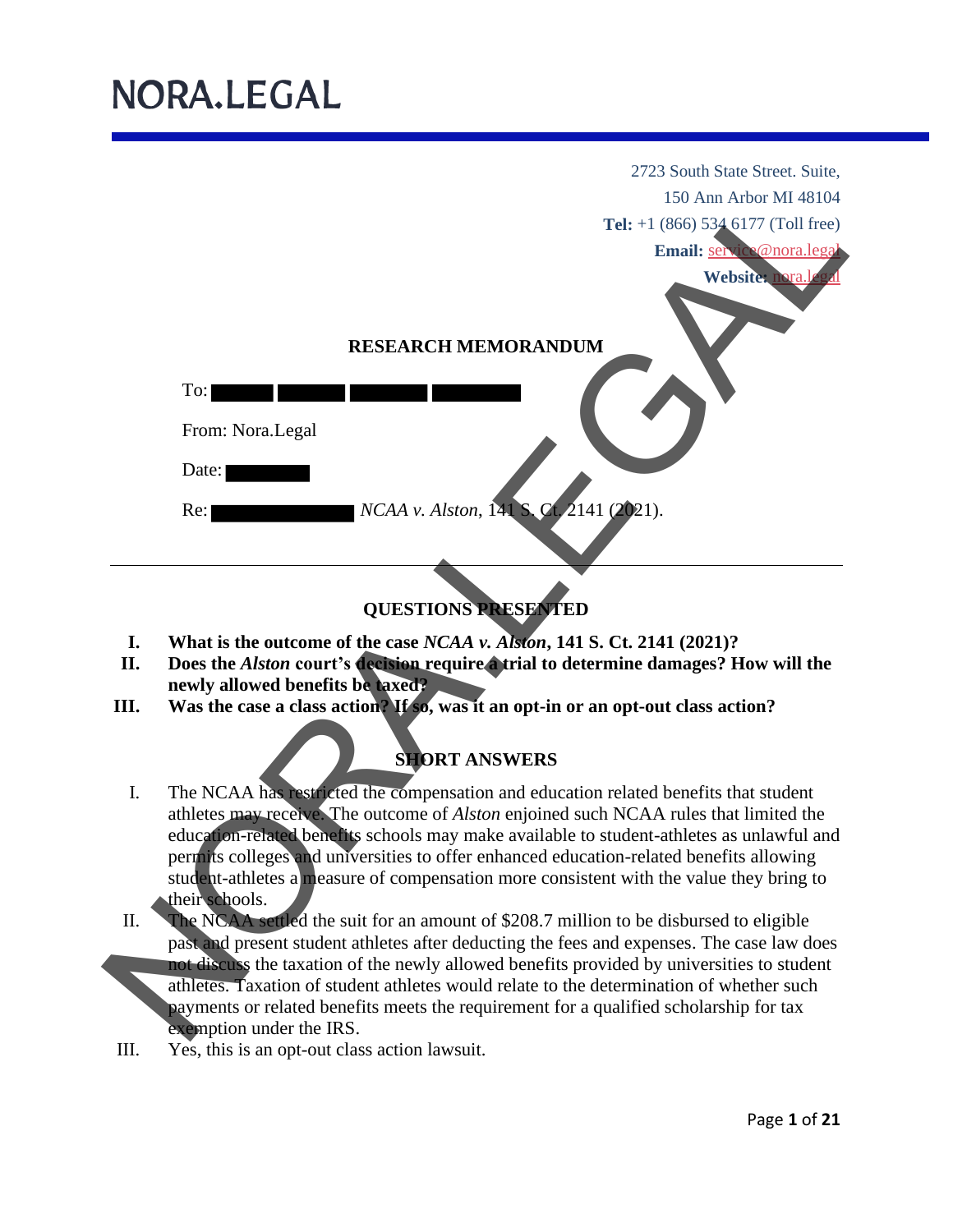#### **RESEARCH FINDINGS**

#### **The National Collegiate Athletic Association (NCAA)**

The NCAA is a voluntary unincorporated association<sup>1</sup> formulated to regulate student athletes from various institutions and conferences. It organizes college and university level athletic programs in the U.S and Canada helping numerous college student-athletes competing annually in college sports. Currently, NCAA adopts a three-division system of Division I, Division II, and Division III membership. The NCAA rules allow Division I and Division II schools to offer scholarships to athletes participating in a sport.

The primary purpose of the NCAA is to maintain intercollegiate athletics as an integral part of a member institution's overall educational program, and "the athlete as an integral part of the student body and, by so doing, retain a clear line of demarcation between intercollegiate athletics and professional sports.<sup>2</sup>

Colleges and universities have leveraged sports to bring in revenue, attract attention, boost enrollment, and raise money from alumni.<sup>3</sup> That profitable enterprise relies on "amateur" student-athletes who compete under horizontal restraints that restrict how the schools may compensate them for their play.<sup>4</sup> The NCAA issues and enforces these rules, which restrict compensation for student-athletes in various ways.<sup>5</sup> These rules depress compensation for at least some student-athletes below what a competitive market would yield.<sup>6</sup>

#### **The Sherman Act**

The Congress enacted the first antitrust law, the Sherman Act, as a "comprehensive charter of economic liberty aimed at preserving free and unfettered competition as the rule of trade." <sup>7</sup> The Act outlaws "every contract, combination, or conspiracy in restraint of trade," and any "monopolization, attempted monopolization, or conspiracy or combination to monopolize." The Supreme Court has decided that the Sherman Act does not prohibit every restraint of trade, but only those that are unreasonable. "In the Sherman Act, Congress tasked courts with enforcing a policy of competition on the belief that market forces "yield the best allocation" of the Nation's resources." *NCAA v. Alston*, 141 S. Ct. 2141, 2147 (2021) (citing *National Collegiate Athletic Assn. v. Board of Regents of Univ. of Okla.,* 468 U. S. 85, 104, n. 27, 104 S. Ct. 2948, 82 L. Ed. 2d 70 (1984)). The National Collegiate Athletic Association (NCAA)<br>
allies. From Various institutions and conferences. It organizes college and university, we<br>
alliest from various institutions and conferences. It organizes college and

**<sup>1</sup>** https://scholarship.law marquette.edu/cgi/viewcontent.cgi?article=1443&context=sportslaw

 $2$  Id.

**<sup>3</sup>** *NCAA v. Alston*, 141 S. Ct. 2141 (2021) – Syllabus

<sup>4</sup> *Id*.

<sup>5</sup> *Id*.

<sup>6</sup> *Id*.

<sup>&</sup>lt;sup>7</sup> https://www.ftc.gov/tips-advice/competition-guidance/guide-antitrust-laws/antitrust-laws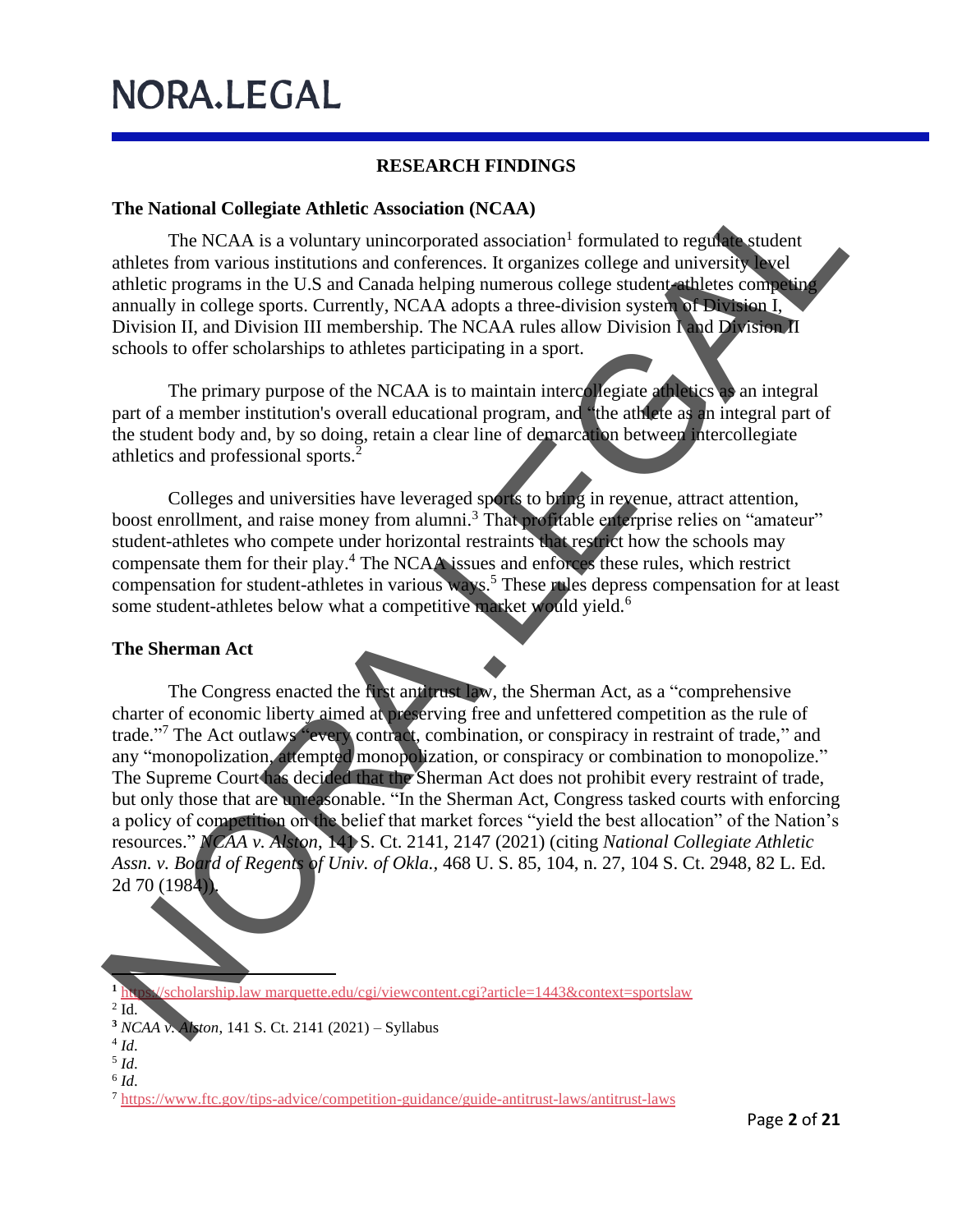### *NCAA v. Alston***, 141 S. Ct. 2141 (2021) – An overview**

The plaintiffs in *Alston* brought the lawsuit alleging that the NCAA and certain of its member institutions violated this policy by agreeing to restrict the compensation colleges and universities may offer the student-athletes who play for their teams. The case is a class-action by current and former Division I student-athletes alleging violation of 15 U. S. C. §1 (The Sherman Act), which prohibits contracts, combinations, or conspiracies in restraint of trade or commerce. 15 U. S. C. §1. The students allege that the violations restrict them from receiving a fair market rate for their labor. The plaintiffs in Aftern henoubt the lawsnit alleging that the NCAA and certain of its<br>universities may offer the student-allelese who play for their teams. The case is a cla. Neither between the former bivision 1 studien

Key facts were undisputed:



The NCAA enforces its compensation limits for student-athletes on its member-schools. These compensation limits affect interstate commerce. On a bench trial, the district court refused to disturb NCAA rules limiting undergraduate athletic scholarships and other compensation related to athletic performance. The court, however, enjoined certain NCAA rules limiting the education-related benefits schools may make available to student-athletes as unlawful. Both sides appealed.

The Ninth Circuit affirmed in full. Unsatisfied with the result, the NCAA filed an appeal to the Supreme Court. The scope of the Supreme Court's review pertained only to those NCAA rules restricting education-related benefits enjoined by the district court. So, the NCAA's rules restricting student-athlete compensation remain in place. The Supreme Court does so based on "the uncontested premise that the NCAA enjoys monopsony control in the relevant market such that it is capable of depressing wages below competitive levels for student-athletes and thereby restricting the quantity of student-athlete labor."<sup>8</sup>

The Supreme Court specifically noted that there was no dispute that NCAA and its members, which are undisputed horizontal competitors, "agreed to compensation limits on student-athletes." The Court affirmed the district court's finding enjoining certain NCAA rules holding that the NCAA violated antitrust laws by conspiring to suppress some "educationrelated" benefits — such as scholarships for graduate degrees, the cost of tutoring and free computers — that schools might distribute to students.

### **ISSUES ANSWERED**

### **I. What is the outcome of the case** *NCAA v. Alston***, 141 S. Ct. 2141 (2021)?**

Over the decades, the NCAA has become a sprawling enterprise and its membership

comprises about 1,100 colleges and universities, organized into three divisions. At the center of

<sup>8</sup> *Alston*, at 2147 .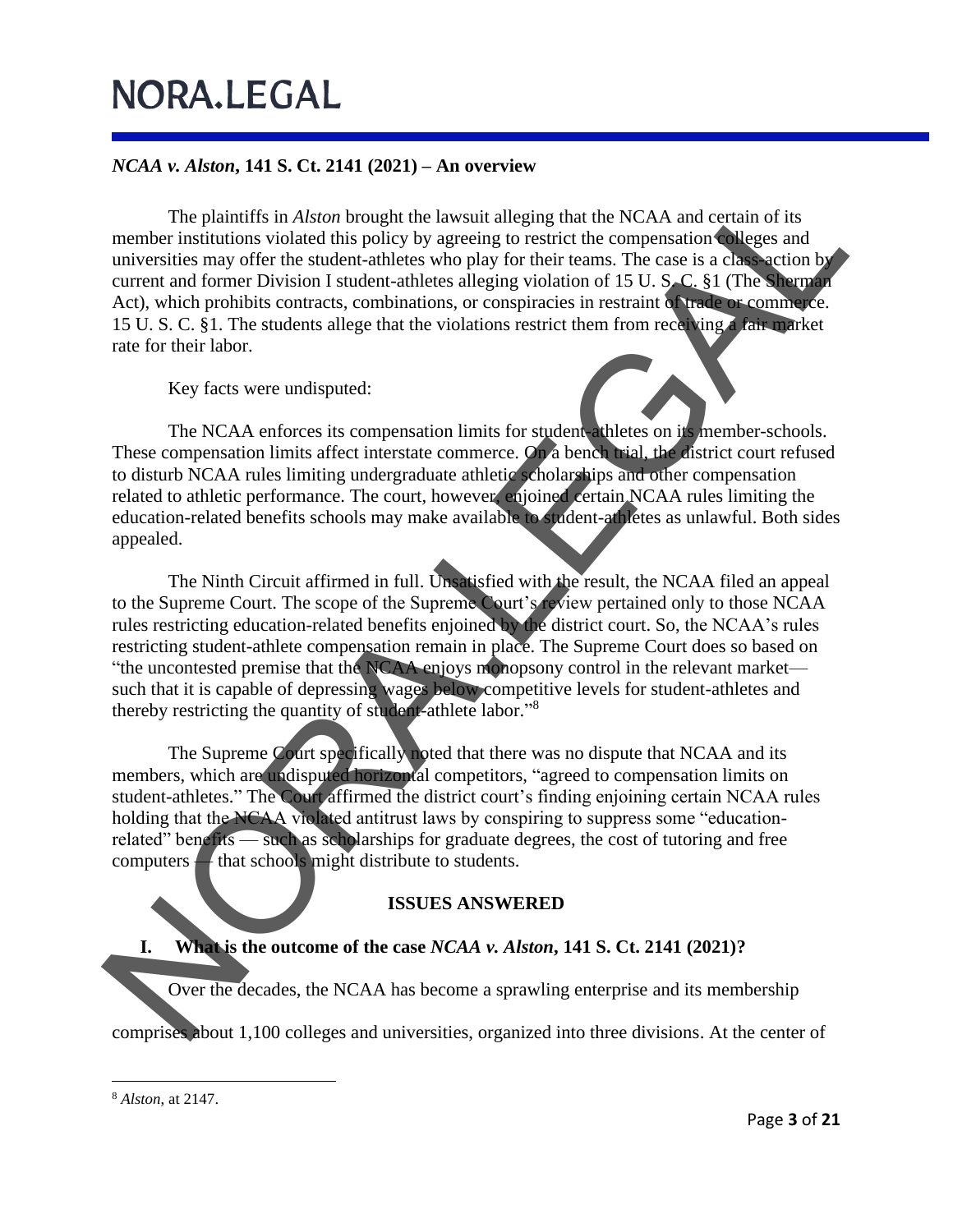this thicket of associations and rules sits a massive business. The NCAA's broadcast contract, its television deals fetch millions annually. Beyond these sums, there is substantial revenue from regular-season games, with its total conference revenues exceeding several millions yearly. Likewise, those who run this enterprise profit in a different way than the student-athletes whose activities they oversee.

#### **The Class Action:**

Plaintiff Shawne Alston brought this class action against NCAA and five of its most powerful members, Division I power conferences. The plaintiffs are current and former studentathletes*.* The college football is a big business that generates billions of dollars a year in revenue and high profits. Players are working full-time football jobs and going to school. Players may only receive NCAA approved payments that the conferences/schools agree. The NCAA and conferences agreed to unlawfully cap the value of an athletic scholarship for a substantially low amount below from a Football Bowl Subdivision football player's payment for his services in a competitive market, and at an amount below what it costs to attend school. Plaintiffs content that this agreement violates the Sherman Act. They claim that they are deprived of the benefits of competition as to the amount, terms and conditions of athletic scholarship from NCAA member institutions that compete in the Football Bowl Subdivision Labor Market. relevision deals feech millions amoually. Beyond these sums, there is substantial revenue from<br>regular-season games, with its total conference revenues exceeding several millions weak.<br>Likewise, those who run this energris

Primary Reliefs:

➢ The amount of damages suffered by plaintiffs has not yet been ascertained and plaintiff seeks to recover from the NCAA, pursuant to Section 4 of the Clayton Act, treble the amount of actual damages as well as an award of reasonable attorneys' fees and costs of suit.

Plaintiff seeks declaratory judgment declaring the NCAA Bylaws that cap the value of grants-in-aid (athletic scholarship) as void and unenforceable.

➢ Plaintiff seeks a permanent injunction that enjoins Defendants from engaging in the ongoing violations described in th e Complaint.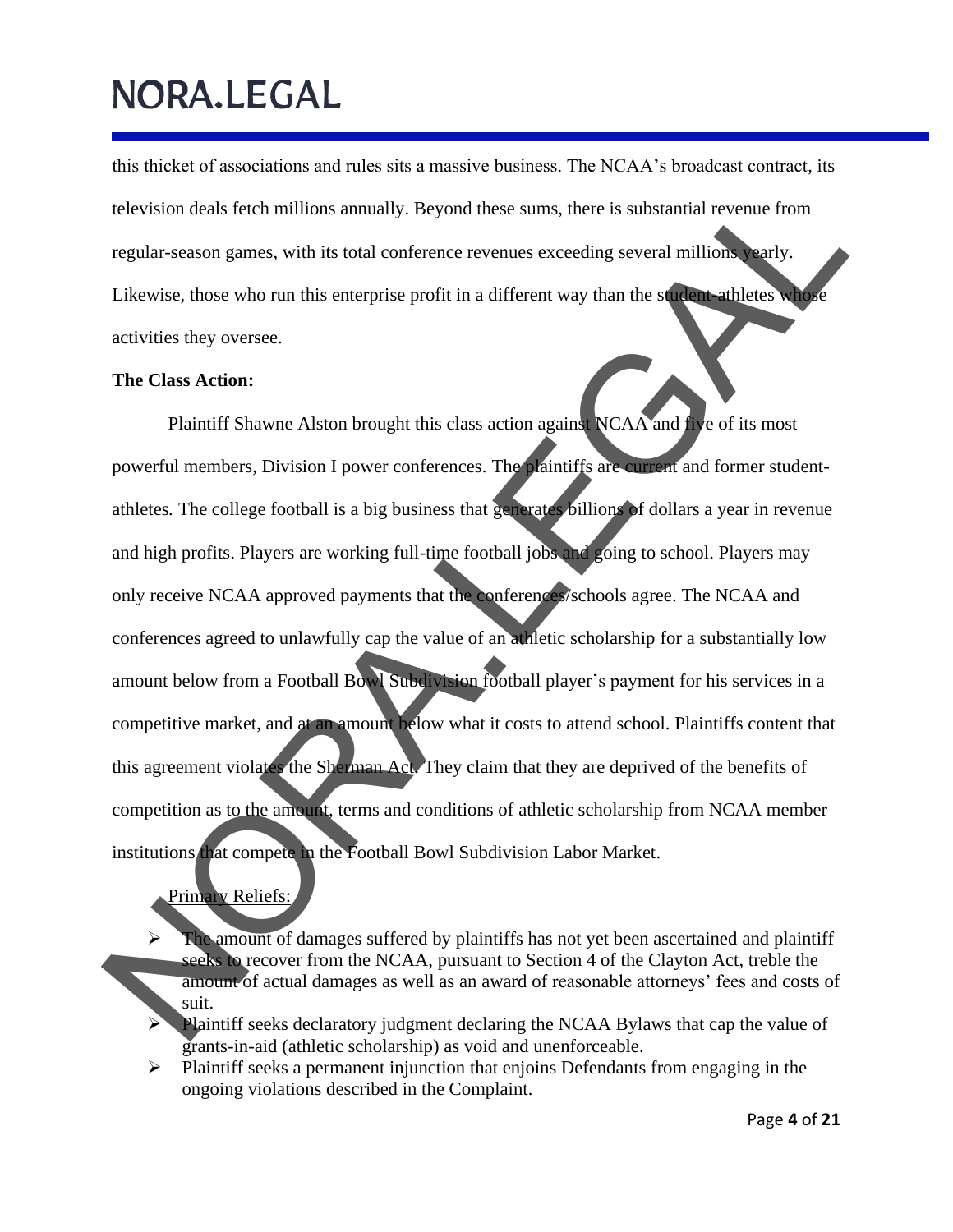#### **The District Court's decision:**

A 10-day bench trial ended by the district court finding evidence on certain undisputed points. The NCAA did not "contest evidence showing" that it and its members have agreed to compensation limits on student-athletes; the NCAA and its conferences enforce these limits by punishing violations; and these limits "affect interstate commerce."<sup>9</sup>

The Court noted: "Determining whether a restraint is undue for purposes of the Sherman Act 'presumptively' calls for what we have described as a 'rule of reason analysis.'" *Alston*, at 2151 (quoting *Texaco Inc. v. Dagher*, 547 U. S. 1, 5, 126 S. Ct. 1276, 164 L. Ed. 2d 1 (2006)). "That manner of analysis generally requires a court to 'conduct a fact-specific assessment of market power and market structure' to assess a challenged restraint's 'actual effect on competition.'" *Id*. (quoting *Ohio v. Am. Express Co.,*138 S. Ct. 2274 (2018)). "Always, 'the goal is to distinguish between restraints with anticompetitive effect that are harmful to the consumer and restraints stimulating competition that are in the consumer's best interest.'" *Id*. (quoting *American Express,* 138 S. Ct. 2274). In applying the rule of reason, the district court observed: The District Court's decision:<br>
A 10-day bench trial ended by the district court finding evidence on certain indisputed<br>
points. The NCAA did not "contest evidence showing" that it and its members have also<br>
compressation

- ➢ The NCAA enjoys "near complete dominance of, and exercise[s] monopsony power in, the relevant market."
- ➢ The NCAA and its member schools have the power to restrain student-athlete compensation as they wish without risk of reducing their market dominance.
- ➢ The NCAA's compensation limits "produce significant anticompetitive effects in the relevant market."
- ➢ A market without the challenged restraints would increase competition among schools in terms of the compensation they offer to recruits causing higher student-athlete compensation.
	- Student-athletes would receive offers that would more closely match the value of their athletic services.
- ➢ The NCAA "did not meaningfully dispute" any of this evidence.

<sup>9</sup> *Alston*, at 2151.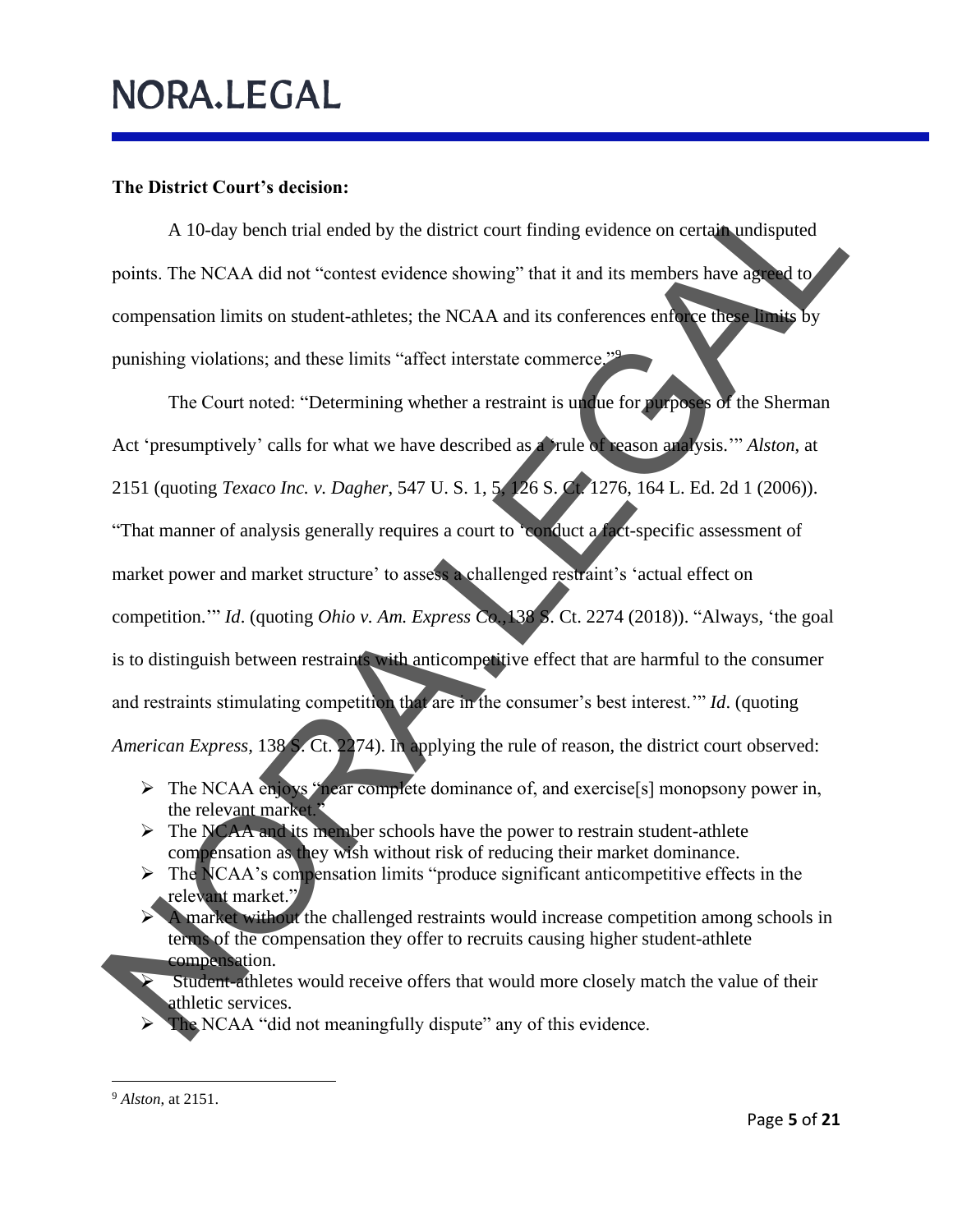*Alston*, at 2152.

The NCAA suggested that its restrictions help increase output in college sports and keep a competitive balance among teams. The district court rejected the justification and the NCAA did not pursue it further. The NCAA's only remaining defense was that its rules preserve amateurism, which widens consumer choice by providing a unique product—amateur college sports distinct from professional sports. Admittedly, this asserted benefit accrued to consumers in the NCAA's seller-side market rather than to student-athletes whose compensation the NCAA fixes in its buyer-side labor market. But the NCAA suggested to assess its restraints in the labor market in light of their procompetitive benefits in the consumer market.

The court observed that the NCAA's conception of amateurism has changed steadily over the years because the nature of the amateurism claimed is not defined anywhere. The court did not find much evidence to support their contention that its compensation restrictions play a role in consumer demand. Meanwhile, the student-athletes presented expert testimony and other evidence showing that consumer demand has increased markedly despite the new types of compensation the NCAA has allowed in recent decades. They also presented evidence suggesting that further increases in student-athlete compensation would "not negatively affect consumer demand." At the same time, the court found that the rules aimed at ensuring "studentathletes do not receive unlimited payments unrelated to education" may have some effect in preserving consumer demand. The court found the student-athletes had met their burden in some respects but not others. The NCAA suggested that its restrictions help increase output in college sports and keep<br>a competitive balance among teams. The district court rejected the justification and<br>did not pursue it further. The NCAA's only remai

The court reached a different conclusion for caps on education-related benefits—such as rules that limit scholarships for graduate or vocational school, payments for academic tutoring,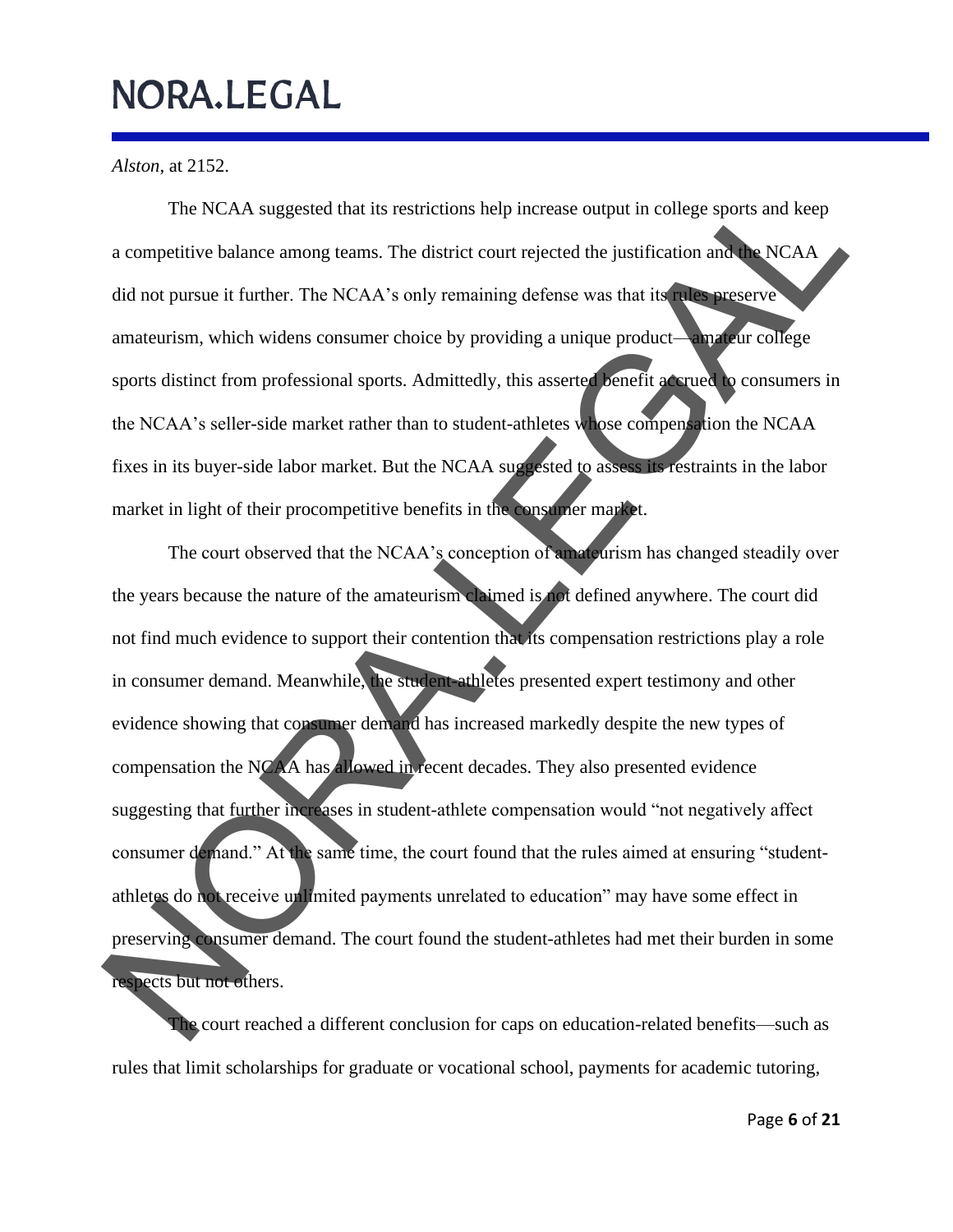or paid posteligibility internships. The court found that noting in such education-related benefits should be "confused with a professional athlete's salary." If anything, they "emphasize that the recipients are students."

The district court entered an injunction without precluding the NCAA from continuing to fix compensation and benefits unrelated to education or limits on athletic scholarships. The court enjoined the NCAA only from limiting education-related compensation or benefits that conferences and schools may provide to student-athletes playing Division I football and basketball. The NCAA could continue to limit cash awards for academic achievement—but only so long as those limits are no lower than the cash awards allowed for athletic achievement (currently \$5,980 annually). NCAA and its members were given the freedom to propose a definition of compensation or benefits "related to education" and to regulate how conferences and schools provide education-related compensation and benefits. The injunction applied only to the NCAA and multi-conference agreements allowing individual conferences to impose tighter restrictions if they wish. Should be "confused with a professional athlete's salary." If anything, they "emphasize that the<br>recipients are students."<br>The district court entered an injunction without precluding the NCC are recorded<br>fix componention a

**The district court's opinion:**

- ➢ NCAA could develop its own definition of benefits that relate to education and seek modification of the court's injunction to reflect that definition.
- ➢ NCAA and its members could agree on rules regulating how conferences and schools go about providing these education-related benefits.
- ➢ NCAA and its members could continue fixing education-related cash awards, too—so long as those "limits are never lower than the limit" on awards for athletic performance.
- $\triangleright$  The munction applies only to the NCAA and multi-conference agreements; individual conferences remain free to reimpose every single enjoined restraint tomorrow—or more restrictive ones still.

*Alston*, 141 S. Ct. at 2164.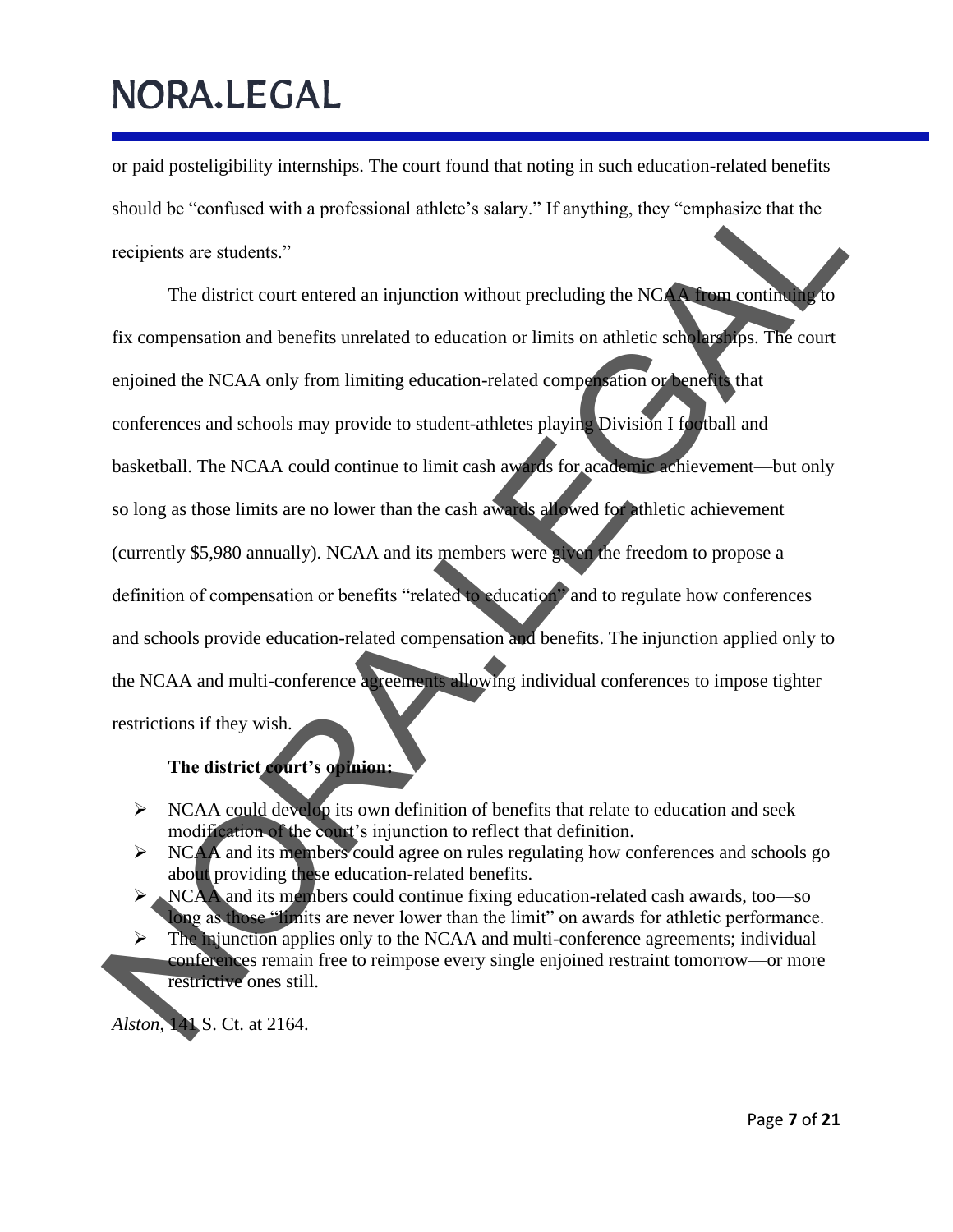### **NCAA's Appeal:**

Unsatisfied with the outcome, the NCAA appealed the Nineth Circuit that affirmed the district court's findings concluded that "the district court properly applied the Rule of Reason in determining that the enjoined rules are unlawful restraints of trade under section 1 of the Sherman Act, 15 U.S.C. § 1." The Court further concluded that "the record supports the factual findings underlying the injunction and that the district court's antitrust analysis is faithful to our decision in *O'Bannon v. NCAA* (*O'Bannon II*), 802 F.3d 1049 (9th Cir. 2015)." (Decision p. 10). Unsatisfied with the outcome, the NCAA appealed the Nineth Circuit that affirmed the<br>district court is findings concluded that "the district court properly applied the Rules.<br>
Determining that the enjoined rules are unlaw

The NCAA appeals the Supreme Court to reverse the order to the extent the Nineth Circuit sided with the student-athletes. As the student-athletes do not renew their across-theboard challenge to the NCAA 's compensation restrictions, the Supreme Court did not pass on the rules that remain in place or the district court's judgment upholding them. The Supreme Court's review was confined to those restrictions now enjoined.

On appeal, the Supreme Court found the following undisputed facts:

- ➢ The district court's definition of the relevant market is undisputed.
- ➢ NCAA enjoys monopoly control in that labor market.
- $\triangleright$  NCAA is capable of depressing wages below competitive levels and restricting the quantity of student-athlete labor.
- ➢ NCAA member schools compete fiercely for student-athletes but remain subject to NCAA limits on what compensation they can offer.

The suit involves admitted horizontal price fixing in a market where the defendants exercise monopoly control.

- NCAA's restrictions decrease the compensation that student-athletes receive compared to what a competitive market would yield.
- ➢ Decreases in compensation also depress participation by student-athletes in the relevant labor market—so that price and quantity are both suppressed.
- ➢ Nor does the NCAA suggest that, to prevail, the plaintiff student-athletes must show that its restraints harm competition in the seller-side (or consumer facing) market as well as in its buyer-side (or labor) market.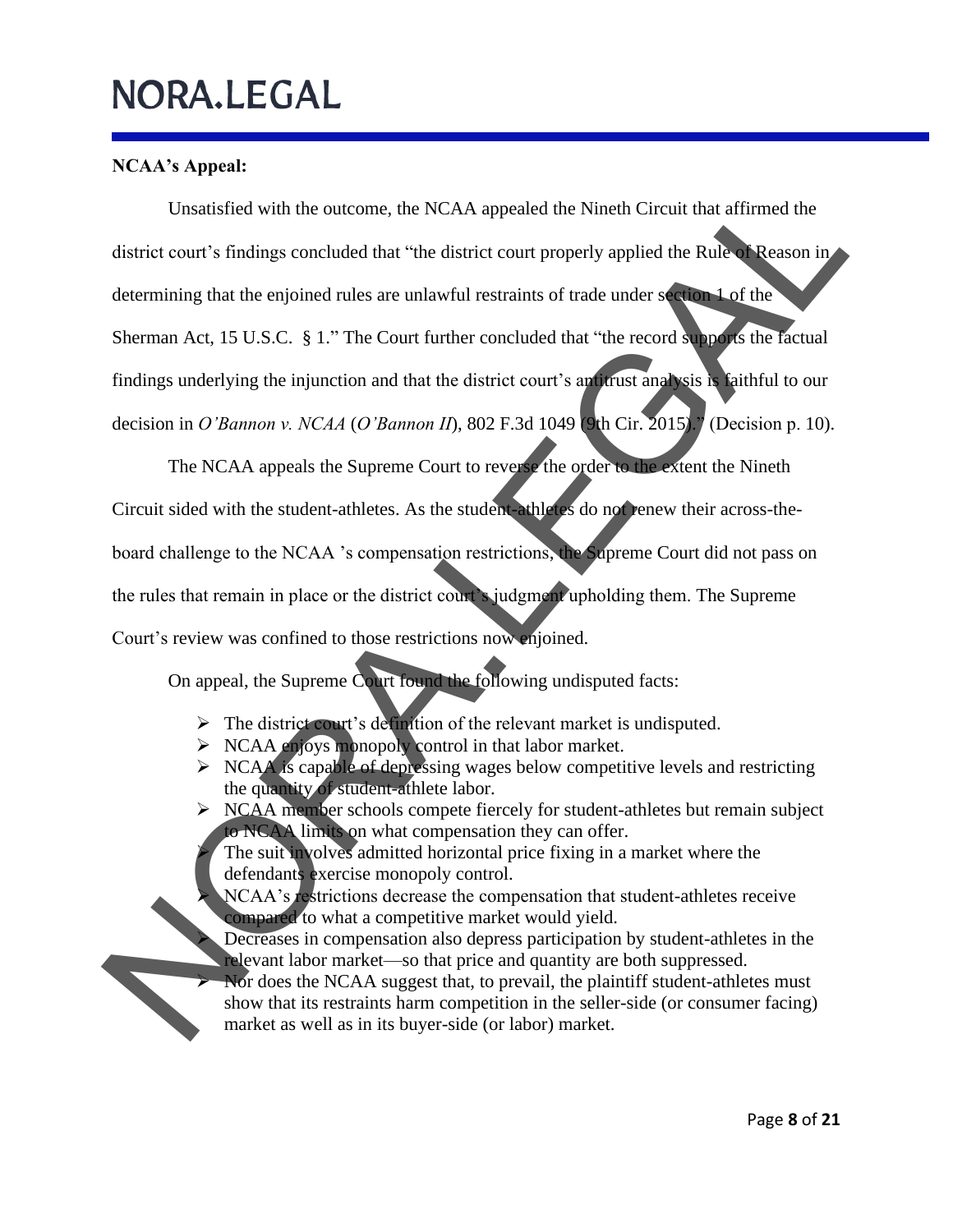### **NCAA's challenge:**

NCAA contended that the lower courts erred by subjecting its compensation restrictions

to a rule of reason analysis. In its NCAA's view, the courts should have given its restrictions at

most an "abbreviated deferential review," or a "'quick look,'" before approving them for the

following reasons:

- ➢ it is a joint venture and that collaboration among its members is necessary if they are to offer consumers the benefit of intercollegiate athletic competition.
	- o Per the Court, even if the NCAA is a joint venture, then, it hardly would warrant quick-look approval for all its myriad rules and restrictions. The NCAA's rules fixing wages for student-athletes fall on the far side of this line. Nor does its status as a particular type of venture categorically exempt its restraints from ordinary rule of reason review.
- ➢ NCAA relies on *Nat'l Collegiate Athletic Ass'n v. Bd. of Regents*, 468 U.S. 85, 104 S. Ct. 2948 (1984) where the considered the league's rules restricting the ability of its member schools to televise football games. Per NCAA, that decision expressly approved its limits on student-athlete compensation—and so this forecloses any meaningful review of those limits by the court.
- o The court disagreed. It observed that as per *Board of Regents* the league's television rules amounted to "[h]orizontal price fixing and output limitation[s]" of the sort that are "ordinarily condemned" as "'illegal per se.'" The Court did not declare the NCAA's restraints per se unlawful because it happened in "an industry" in which some "horizontal restraints on competition are essential if the product is to be available at all." Per the court, the analysis is fully consistent with this. "While Board of Regents did not condemn the NCAA's broadcasting restraints as per se unlawful, it invoked abbreviated antitrust review as a path to condemnation, not salvation." *Board of Regents* may suggest courts to take care, when assessing the NCAA's restraints on student-athlete compensation, sensitive to their procompetitive possibilities. "But these remarks do not suggest that courts must reflexively reject all challenges to the NCAA's compensation restrictions." Existence of an antitrust violation "necessarily depends on a careful analysis of market realities." With college sports, the market realities have changed significantly since 1984. Since then, the NCAA has significantly increased the amounts and benefits schools may provide to student-athletes. The rule of reasoning is inappropriate as NCAA and its member schools are not "commercial enterprises" and instead oversee intercollegiate athletics "as an integral part of the undergraduate experience." The NCAA seeks to "maintain amateurism in college sports as part of serving [the] societally important non-commercial objective" of "higher education. NCAA contended that the lower courts erred by subjecting its compensation restrictions to a rule of reason analysis. In its NCAA's view, the courts should have given its reduced accounts at most content and reduced defere
	- o Per the court, the NCAA did not contest that its restraints affect interstate trade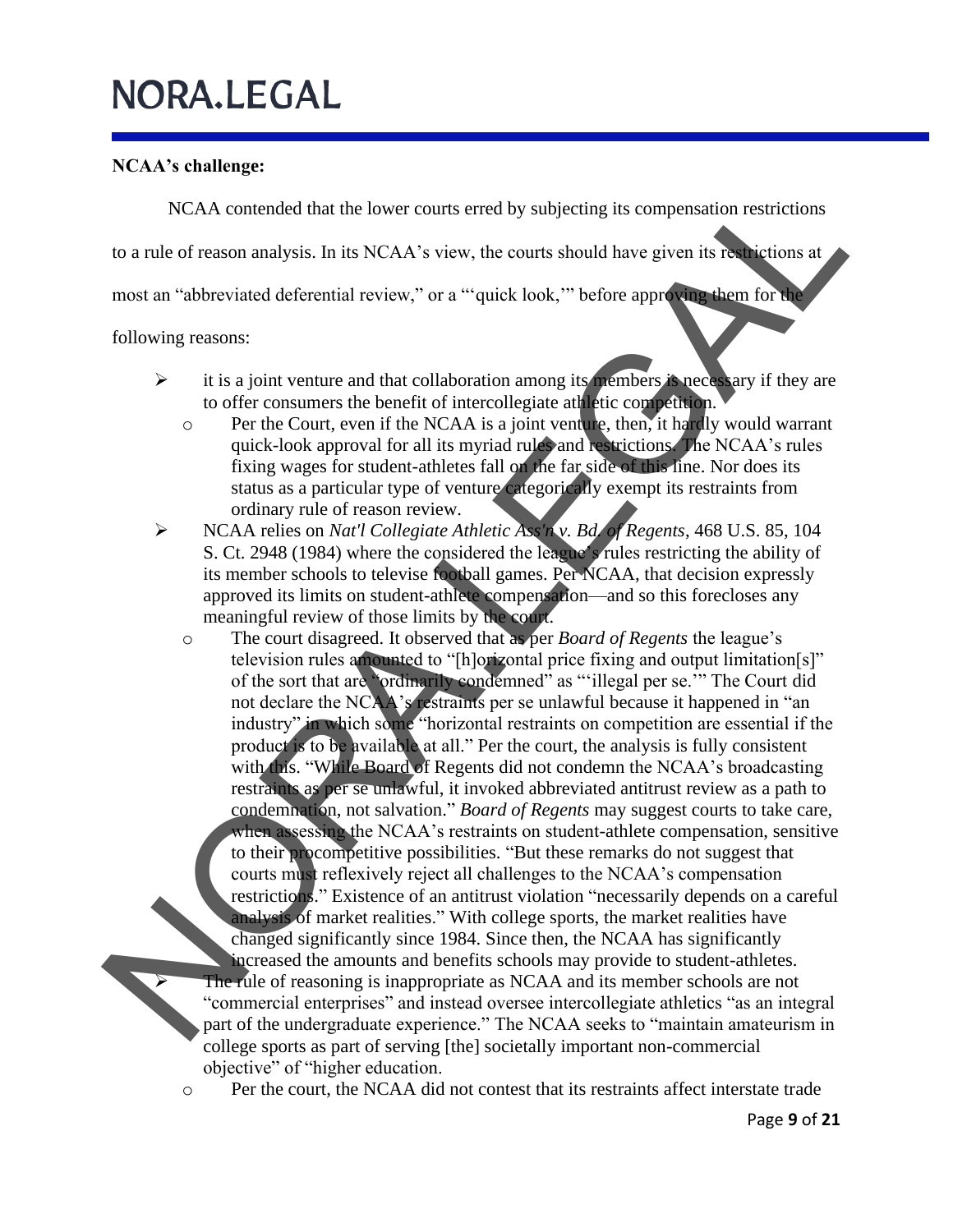and commerce and are subject to the Sherman Act. They acknowledged the Court's analysis (and struck down) some of its restraints as anticompetitive in *Board of Regents*. And admits the Court's observation that the Sherman Act had already been applied to other nonprofit organizations—and that "the economic significance of the NCAA's nonprofit character is questionable at best" given that "the NCAA and its member institutions are in fact organized to maximize revenues." No one contests the status of the NCAA's members as schools and the student-athletes as students to be relevant in assessing consumer demand as part of a rule of reason review.

- ➢ Antitrust law does not require businesses to use anything like the least restrictive means of achieving legitimate business purposes.
	- o The court agreed with the legal premise but disagreed for its factual one. The district court held that the student-athletes met their burden of showing the NCAA's restraints collectively bear an anticompetitive effect. Thus, NCAA had to show that those rules collectively yield a procompetitive benefit. The district court found unpersuasive NCAA's proffered evidence to establish that the challenged rules have any direct connection to consumer demand.
- ➢ The district court "impermissibly redefined" its "product" by rejecting its views about what amateurism requires and replacing them with its preferred conception.
- o The court found this argument to misapprehend the way a defendant's procompetitive business justification relates to the antitrust laws. A party cannot relabel a restraint as a product feature and declare it "immune from §1 scrutiny." The district court determined whether the defendants' agreements harmed competition and whether any procompetitive benefits associated with their restraints could be achieved by "substantially less restrictive alternative" means. The court was not inclined to overturn the district court's factual findings by deferring to its conception of amateurism when the NCAA had not adopted any consistent definition. Court's and started down) some of its restraints as anticompetitive in a starting denoted by the starting conducts of the NCAA and significance of the NCAA's norprolit chromater is questionable at the genomic starting of
	- $\triangleright$  NCAA attacks the lower courts' holding that substantially less restrictive alternatives exist capable of delivering the same procompetitive benefits as its current rules claiming that the district court's injunction threatens to "micromanage" its business.
		- o Agreeing with the legal principles, the court noted that "antitrust courts must give wide berth to business judgments before finding liability" and "[s]imilar considerations apply when it comes to the remedy." The court enjoined only restraints on education-related benefits after a finding that relaxing these restrictions would not blur the distinction between college and professional sports to impair demand. That too, only after finding that this course represented a significantly less restrictive means of achieving the same procompetitive benefits as the NCAA's current rules.

### **The Supreme Court's finding:**

Under the current decree, the NCAA is free to forbid in-kind benefits unrelated to a student's actual education; nothing stops it from enforcing a "no Lamborghini"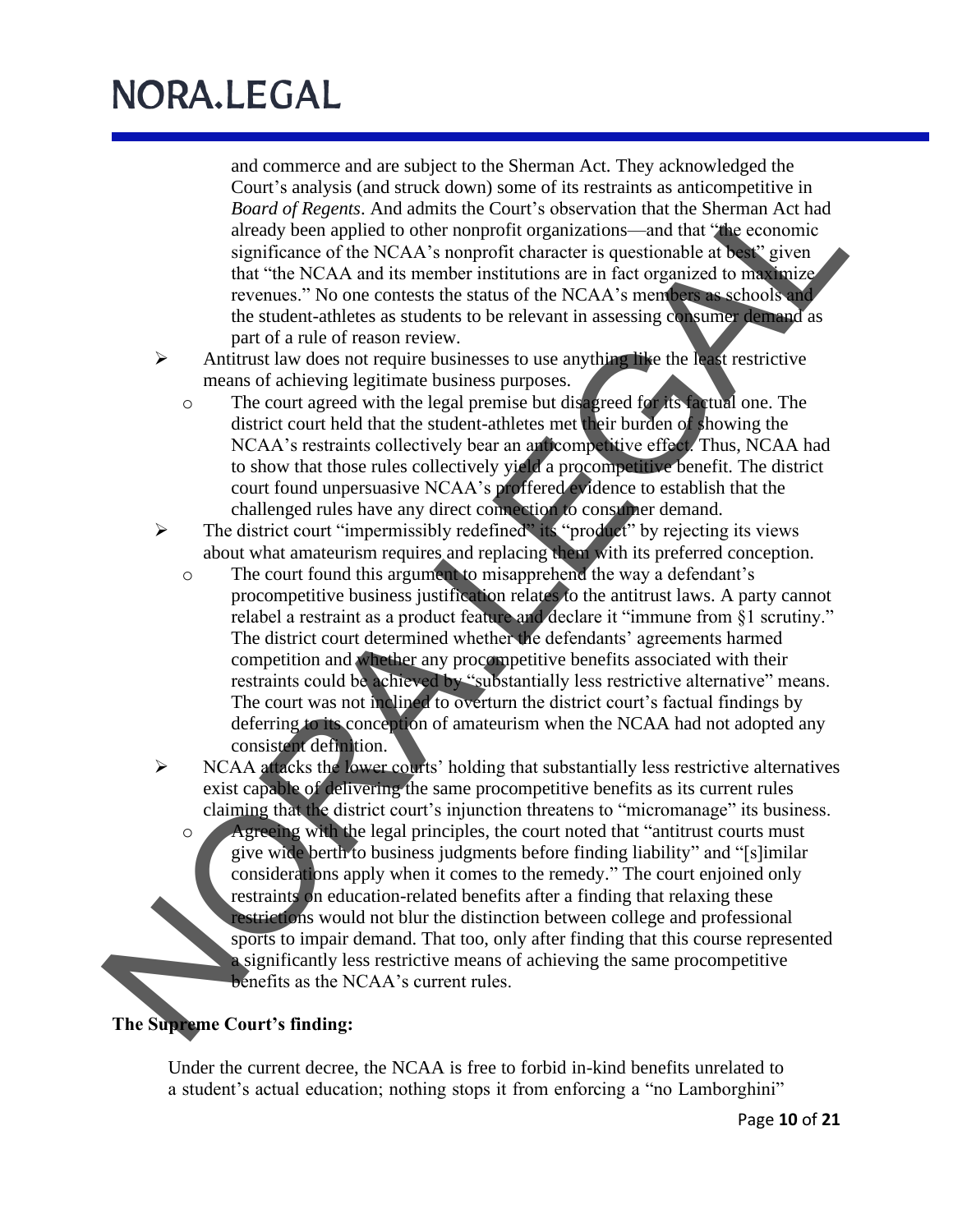rule. And, again, the district court invited the NCAA to specify and later enforce rules delineating which benefits it considers legitimately related to education. To the extent the NCAA believes meaningful ambiguity really exists about the scope of its authority—regarding internships, academic awards, in-kind benefits, or anything else—it has been free to seek clarification from the district court since the court issued its injunction three years ago. The NCAA remains free to do so today. To date, the NCAA has sought clarification only once—about the precise amount at which it can cap academic awards—and the question was quickly resolved. Before conjuring hypothetical concerns in this Court, we believe it best for the NCAA to present any practically important question it has in district court first.

*Alston*, 141 S. Ct. at 2165-66.

The Supreme Court agreed with the Ninth Circuit:

"The national debate about amateurism in college sports is important. But our task as appellate judges is not to resolve it. Nor could we. Our task is simply to review the district court judgment through the appropriate lens of antitrust law.'" *Alston*, 141 S. Ct. at 2166 (quoting, Alston, 958 F.

3d, at 1265).

#### **Final Outcome:**

Colleges and universities are permitted to offer enhanced education-related benefits to encourage scholastic achievement and allow student-athletes a measure of compensation more consistent with the value they bring to their schools.

#### **A. What are the plaintiffs entitled to under the decision?**

The NCAA has been restricting the compensation and benefits of student athletes for all several years. With its profound success, they were able to shield the compensation rules from having any regular antitrust scrutiny. The outcome of *Alston*, however, has broken this shield. The Supreme Court's finding that the NCAA has violated the antitrust laws mark an important era in NCAA's monopoly even though it only challenges a few subsets of rules that restrict student athletes ' education-related benefits. The courts granted plaintiffs a permanent injunction rlas delinearia which henditis in considerable is incoming the due to charaction. To<br>the extent the NCAA believes meaningful ambiguity really exists about the scope<br>of its subtroff--regarding intensibility, exadely really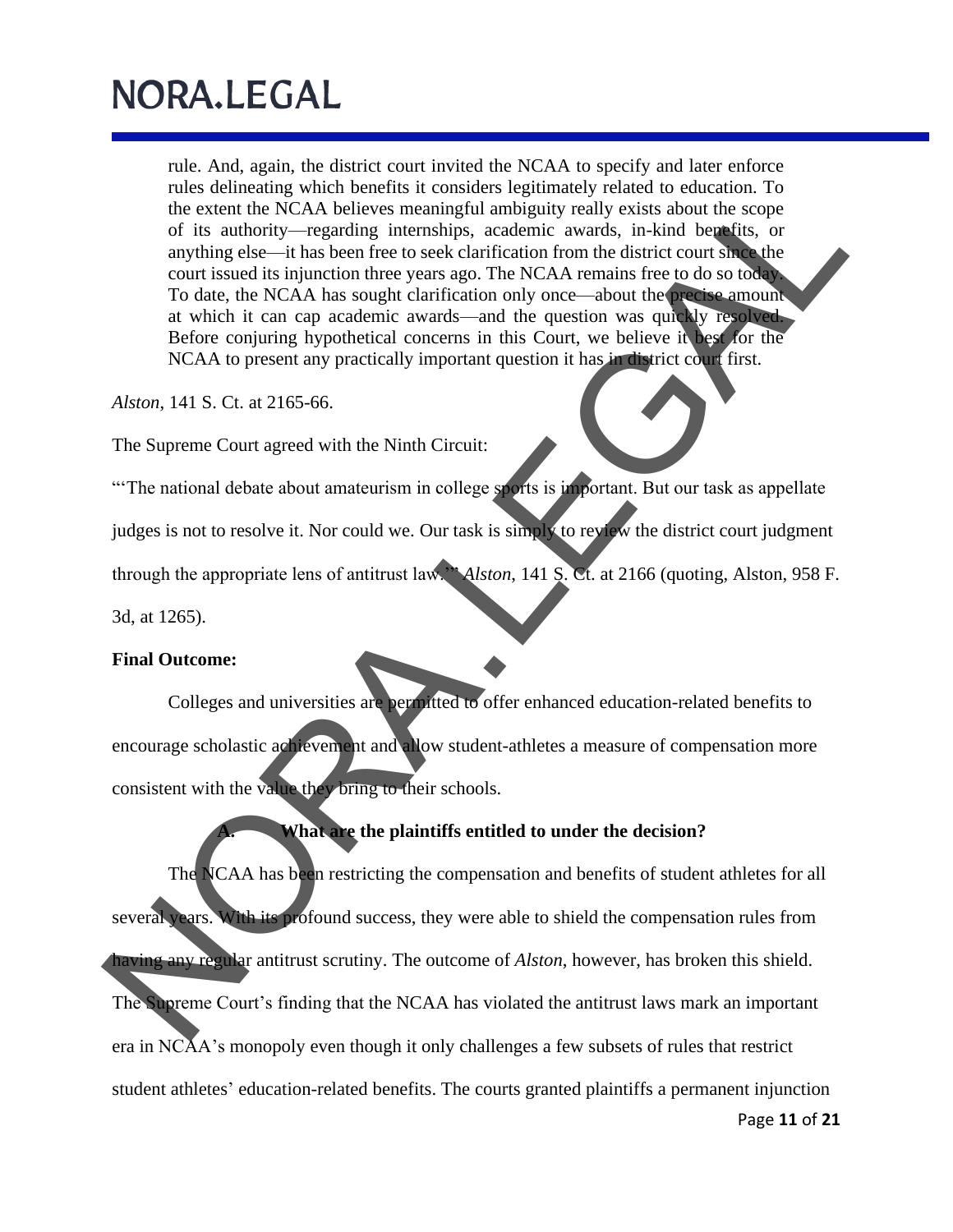enjoining NCAA from engaging in the ongoing violations related to the compensation rules

described in the Complaint.

#### **II. Does the** *Alston* **court's decision require a trial to determine damages? And how the proceeds received are likely to be taxed?**

Plaintiffs' requests amount of damages which is not yet ascertained and they seeks to recover it from the NCAA. Pursuant to Section 4 of the Clayton Act, they also request treble the amount of actual damages and an award of reasonable attorneys' fees and costs of suit. Plaintiffs' counsel recovered for fees and costs incurred related to the damages portion of this case as part of a settlement agreement.

#### **Settlement:**

The plaintiffs requested past damages to compensate the class members as to the difference between the scholarship's value and the cost of attending school, and also an injunction to enjoin NCAA from enforcing the challenged anticompetitive rules. The NCAA's settlement amount of \$208.7 million went to the class of around 40,000 past and present student athletes in Division 1 football, men's and women's basketball since March 2010. The \$208,664,445.00, after deducting the fees and expenses, were to disbursed to student-athletes who attended Division I schools that plaintiffs' evidence shows would have awarded the full cost of attendance at those schools (COA), but-for the NCAA by law in effect until January 1, 2015 capping the maximum grant-in-aid ("GIA") at less than COA.<sup>10</sup> The average recovery for a class member who played the sport for four years would be approximately \$6,763. By approval of the settlement, each eligible class member will be directly notified and a check mailed to him or her, described in the Completion.<br>
II. Does the *Abton* court's decision require a trial to determine damages. and how the<br>
proceeds received are likely to be taxed?<br>
Plaintiffs' requests amount of damages which is not yet asc

 $10$  Notice of motion and plaintiffs' unopposed motion for preliminary approval of class action settlement.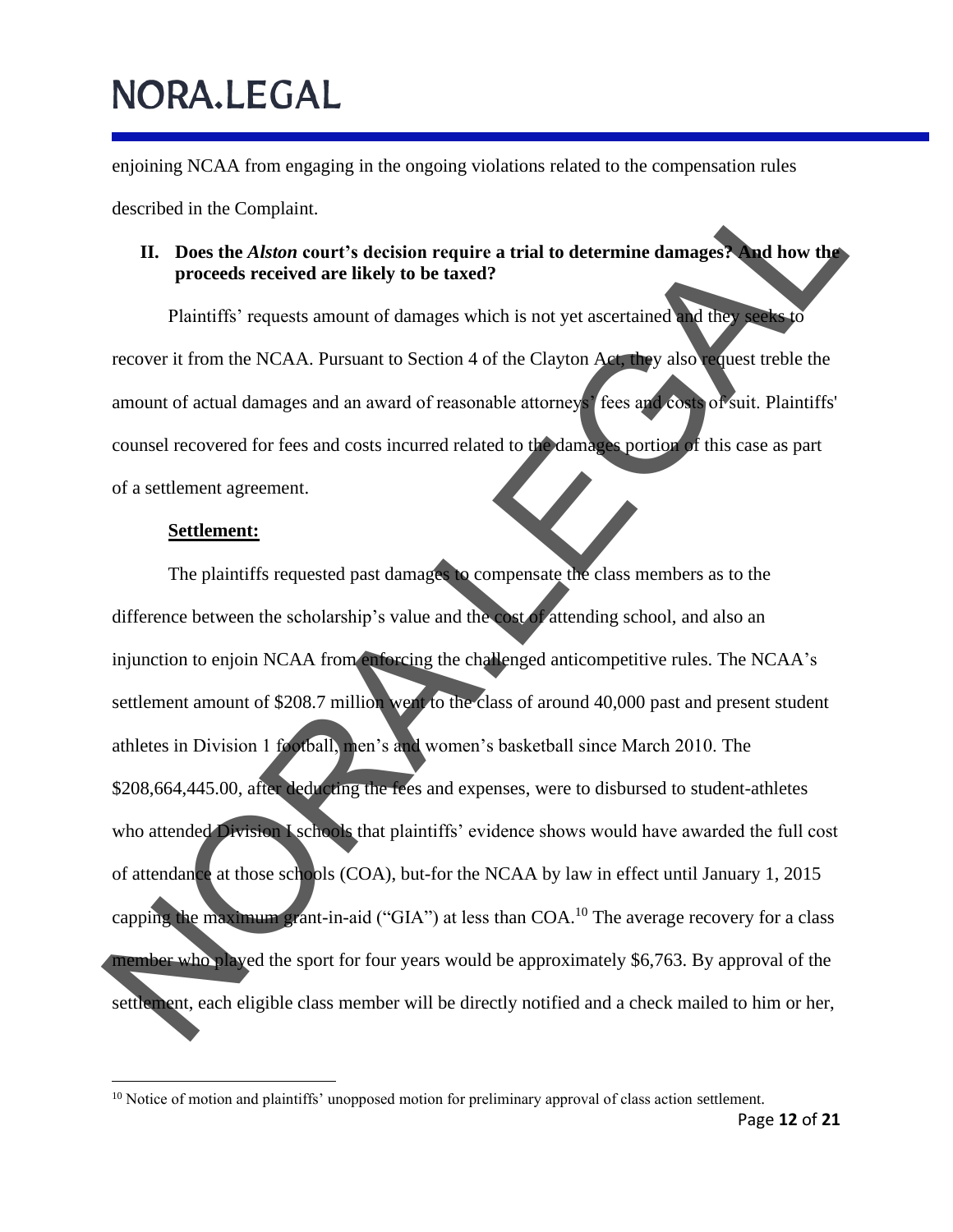with no claim form required and no right of any reversion of funds to defendants.

#### **Attorney fees:**

Plaintiffs filed motions for attorneys' fees and costs in the class action for their success in gaining injunctive relief against NCAA. "Plaintiffs seek \$31,955,620.05 in attorneys' fees, multiplied by 1.5, for a total fee request of \$47,933,430.75. They also seek \$1,393,519.00 in costs (including \$305,476.77 **in costs already taxed by the Clerk** at Dkt. No. 1190). Defendants object to the fees, arguing that Plaintiffs' counsel seeks compensation for tasks for which they are not entitled recovery." *In re Ncaa Ath. Grant-In-Aid Cap Antitrust Litig.*, No. 14-md-02541-CW (NC), 2019 U.S. Dist. LEXIS 237969, at \*22 (N.D. Cal. Dec. 6, 2019).

The court found the hourly rates range from \$85 per hour for review attorneys to \$1,515 for certain partners as reasonable. *Id*. at \*24.

#### **Damages:**

Plaintiffs' billing records had some entries reflecting time spent on the damages portion of the case, rather than the injunctive relief portion appropriate for the present motion. The court found that the plaintiffs were not entitled to those fees here because they have already received **more than \$40 million from a settlement for that purpose**. **Defendants argued that \$31,130.29 worth of billing entries went toward the damages phase.** However, plaintiffs stated that many damages-related tasks were actually performed for this consolidated injuctiverelief class, such as this class's counsel (not the damages class's counsel) reviewing filings from the damages case to determine any impact on this case. The Court was persuaded that much of this work was done in furtherance of this litigation and found to be properly compensable here. Thus, the Court approve d plaintiffs' voluntary removal of certain damages-only tasks reflected **Attorney fees:**<br>
Plaintiffs filed motions for attorneys' fees and costs in the class action for the success in<br>
gaining injunctive relief against NCAA. "Plaintiffs seek \$31,955,620.05 in<br>
multiplied by 1.5, for a total f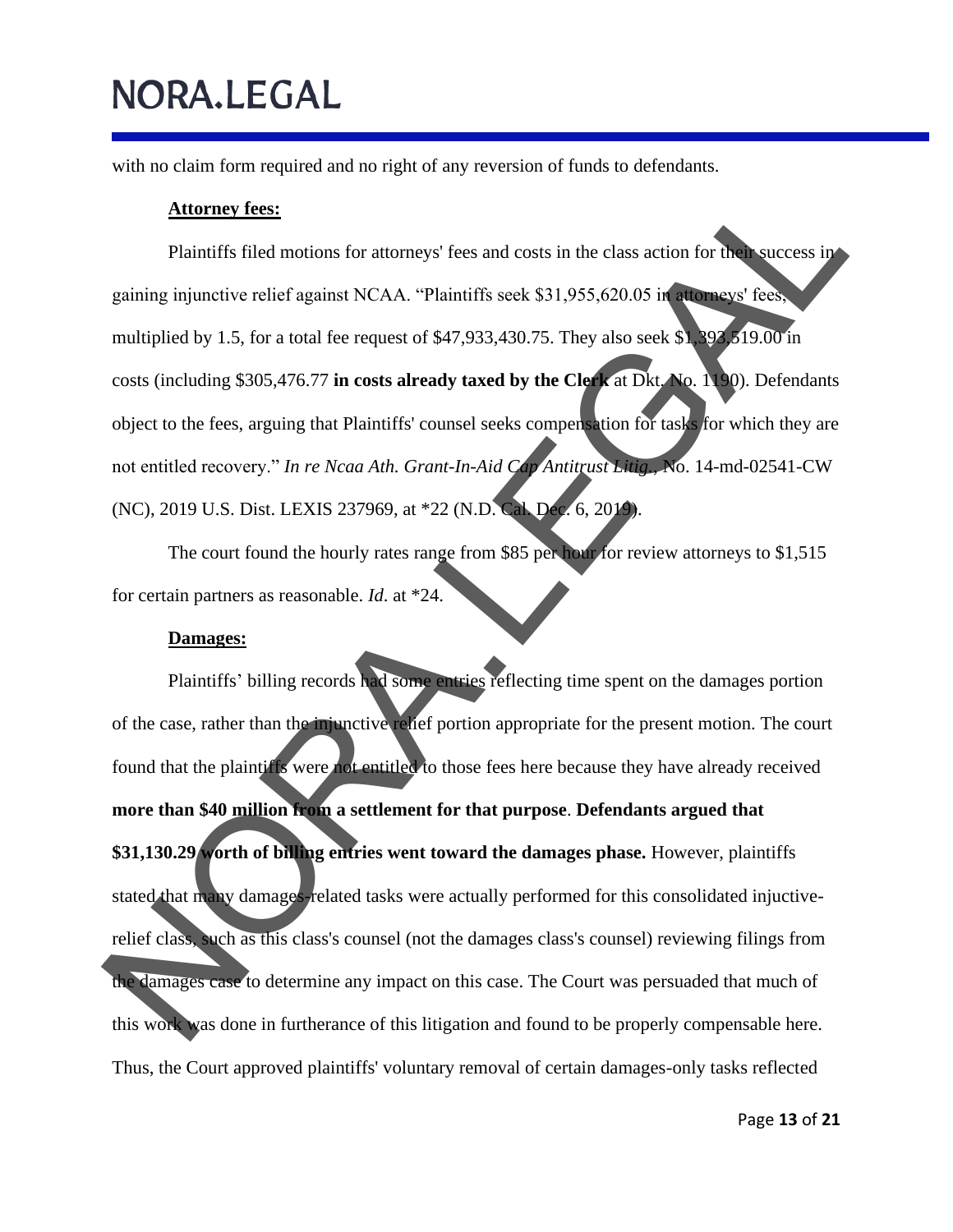there. The Court reduced the fee award by the amount reflected by plaintiffs' withdrawn entries for damages-only tasks. *Id*. at \*26.

#### **Clerical tasks:**

The court noted that tasks which are purely secretarial should not be billed at a lawyer rate. The court found many of the tasks Defendants' challenge as not "purely clerical." The Court found these tasks to be properly compensable at the rates requested because they were "unquestionably for substantive work." The Court therefore declined to reduce the fee request for these tasks.

### **Depositions and preparation for witnesses who did not testify:**

Plaintiffs request \$49,055.54 in fees for time spent preparing for four depositions that did not occur and preparing one witness for trial who they did not call. The Court declined to reduce the fee award for depositions and preparation for witnesses who did not testify reasoning that "strategizing which witnesses to depose or to call to testify (and which not to) over the course of a five-year case is not only reasonable but is necessary and important." For damages only tasks. Id. at \*26.<br>
The court noted that tasks which are purely secretarial should not the state allows<br>
rate. The court found many of the tasks Defendants' challenge as not "purely server."<br>
The Court fou

#### **Reductions:**

As some identified entries were vague and difficult to understand, the court reduced the fees sought for these vague entries by 10%, or \$3,487.93.

The Court reduced the \$36,316.46 of the fee award challenged by Defendants related to media activities by half, or \$18,158.23.

Plaintiffs voluntarily withdrew a \$3,500 entry and another \$975 attributed to clerical errors as they were not supported by the billing records.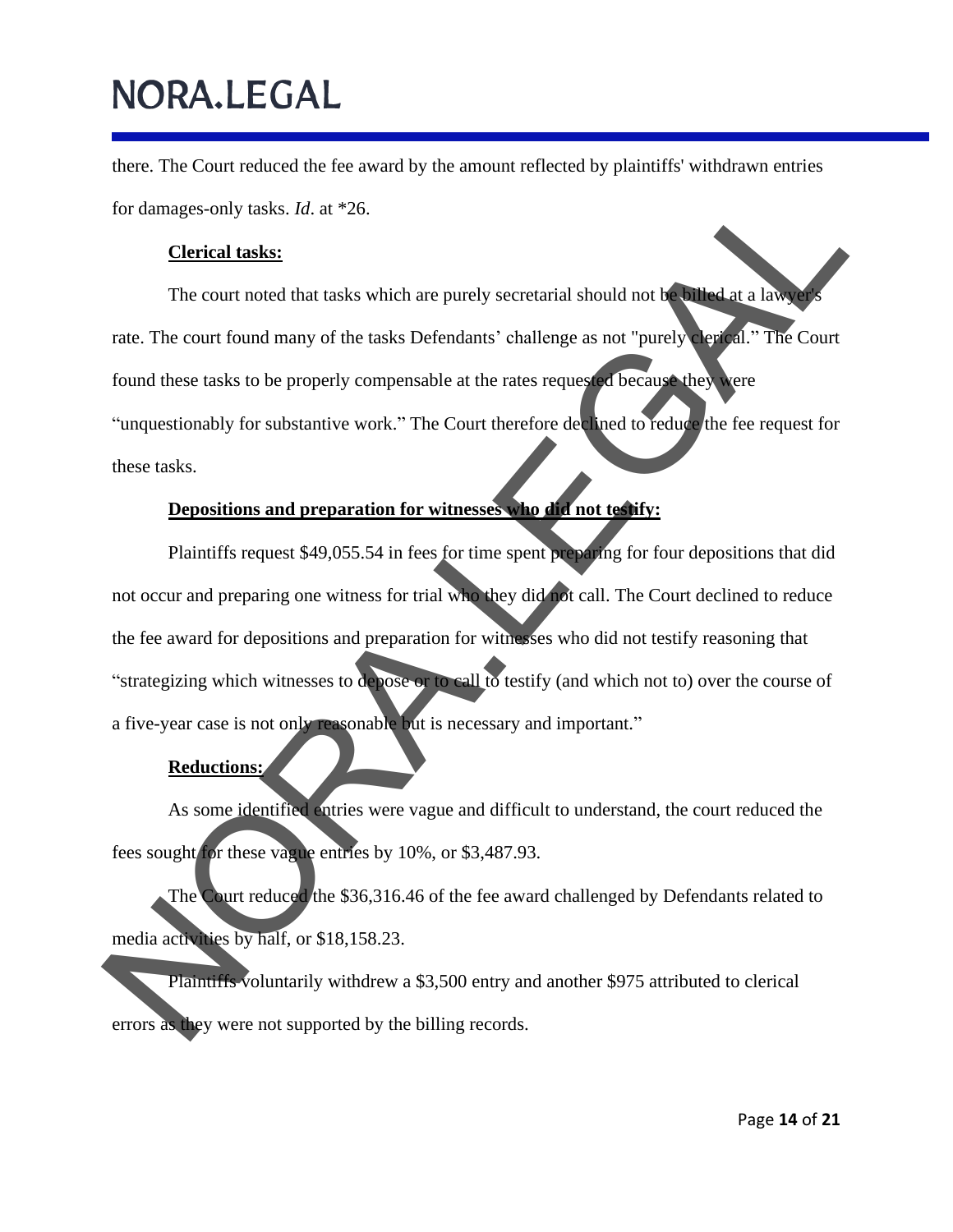### **Multiplier:**

Defendants argued for a negative multiplier and Plaintiffs request a 1.5x multiplier. The Court found that these factors balance such that neither a positive nor negative multiplier is appropriate in this case. As plaintiffs' counsel has already recovered for fees and costs incurred related to the damages portion of this case as part of a settlement agreement and separately for work on *O'Bannon*, the Court declined both the defendants' request for a negative multiplier and plaintiffs' request for a 1.5x multiplier. Defendants argned for a negative multiplier and Plaintiffs request a 1.5x multiplier. The<br>
Court found that these factors balance such that neither a positive nor negative multiplier. The<br>
appropriate in this case. As plai

#### **Costs:**

"Federal Rule of Civil Procedure  $54(d)(1)$  directs the Clerk of Court to tax costs to the prevailing party. The losing party bears the burden of showing why costs should not be awarded. If a party seeks judicial review of the Clerk's taxation of costs, the Court reviews the Clerk's determination de novo." *Id*. at \*32-33 (citing *Lopez v. San Francisco Unified Sch. Dist*., 385 F. Supp. 2d 981, 1000 (N.D. Cal. Aug. 16, 2005).

#### **Clerk's Taxed Costs**

Plaintiffs filed a Bill of Costs seeking \$363,783.03 in costs and the Clerk taxed Defendants \$305,476.77 of those costs. The administrative motion to vacate the taxed costs order was denied as moot because the parties have briefed the taxed costs issues and had further opportunity to brief these issues in their supplemental filings. *Id*. at \*33-34.

Realtime and Expedited Deposition Transcripts

The Clerk of Court excluded \$26,902.28 of plaintiffs' requested \$77,845.86 in deposition transcript and video recording costs, taxing a total of \$50,943.58 in this category. The court granted plaintiffs' motion for review of the Clerk's taxed costs as to the Realtime, expedited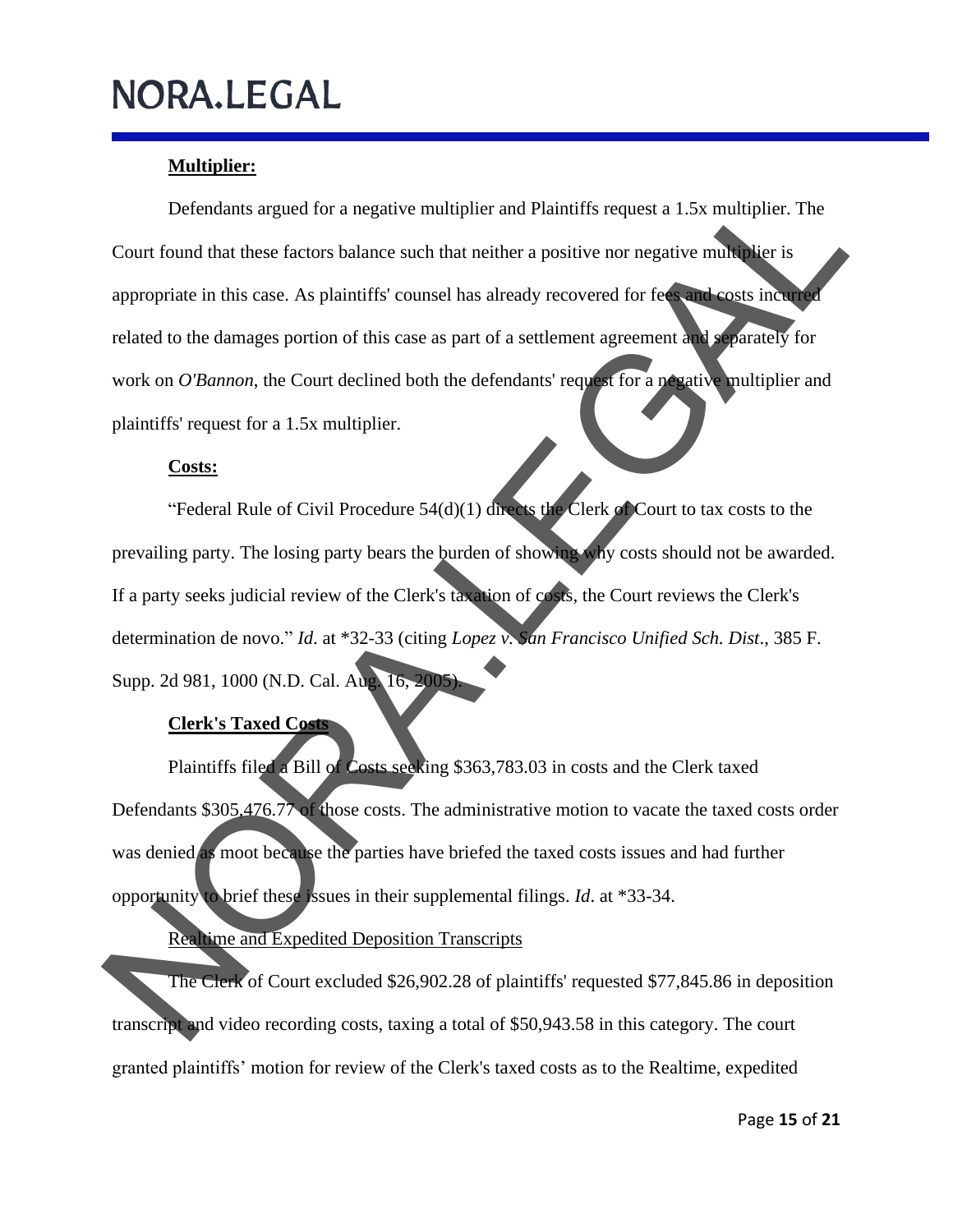deposition transcripts, and video recording costs for a total of \$26,902.28 in additional costs. Id. at \*34-35.

The court also grants the plaintiffs' motion for review of the Clerk's taxed costs as to the daily trial transcripts, O'Bannon transcripts, and transcripts of other proceedings for a total of \$18,786.77 in additional costs. *Id*. at \*36.

#### **Color Copy Costs**

Defendants challenged the Clerk's taxing of \$210,101.60 in unspecified color copy printing costs. They argued that a 50% reduction in these costs is warranted because the total fee is unnecessary and excessive. But they failed to provide any rationale for why the copy costs were unwarranted in the context of this litigation. Plaintiffs properly documented these costs in their Bill of Costs submitted to the Clerk, while Defendants have not met their burden in showing why these costs are excessive beyond simply calling them so. The Court declined the Defendants' request to reduce the requested and taxed color copy costs. *Id*. at \*36. at "34-35.<br>The court also grants the plaintiffs' motion for review of the Clerk's taxed on as to the<br>daily trial transcripts. O Bannon transcripts, and transcripts of other proceed on the state of<br>S18,786.77 in additional

#### **Other Costs**

In other costs separate from those taxed by the Clerk, plaintiffs requested \$979,745.41. This amount takes into account multiple cost requests withdrawn by Plaintiffs due to duplication or other errors. Defendants objected generally to the lack of invoices or receipts. The Court was less than sympathetic to defendants' critique of plaintiffs' lack of supporting documentation due to defendants' multiple opportunities to acquire that information throughout this dispute. Plaintiffs filed a declaration stating that they offered additional information to enable Defendants

to oppose their cost request but that no further information was timely requested.

"Costs that "would normally be charged to a fee paying client" are compensable. " *Id*.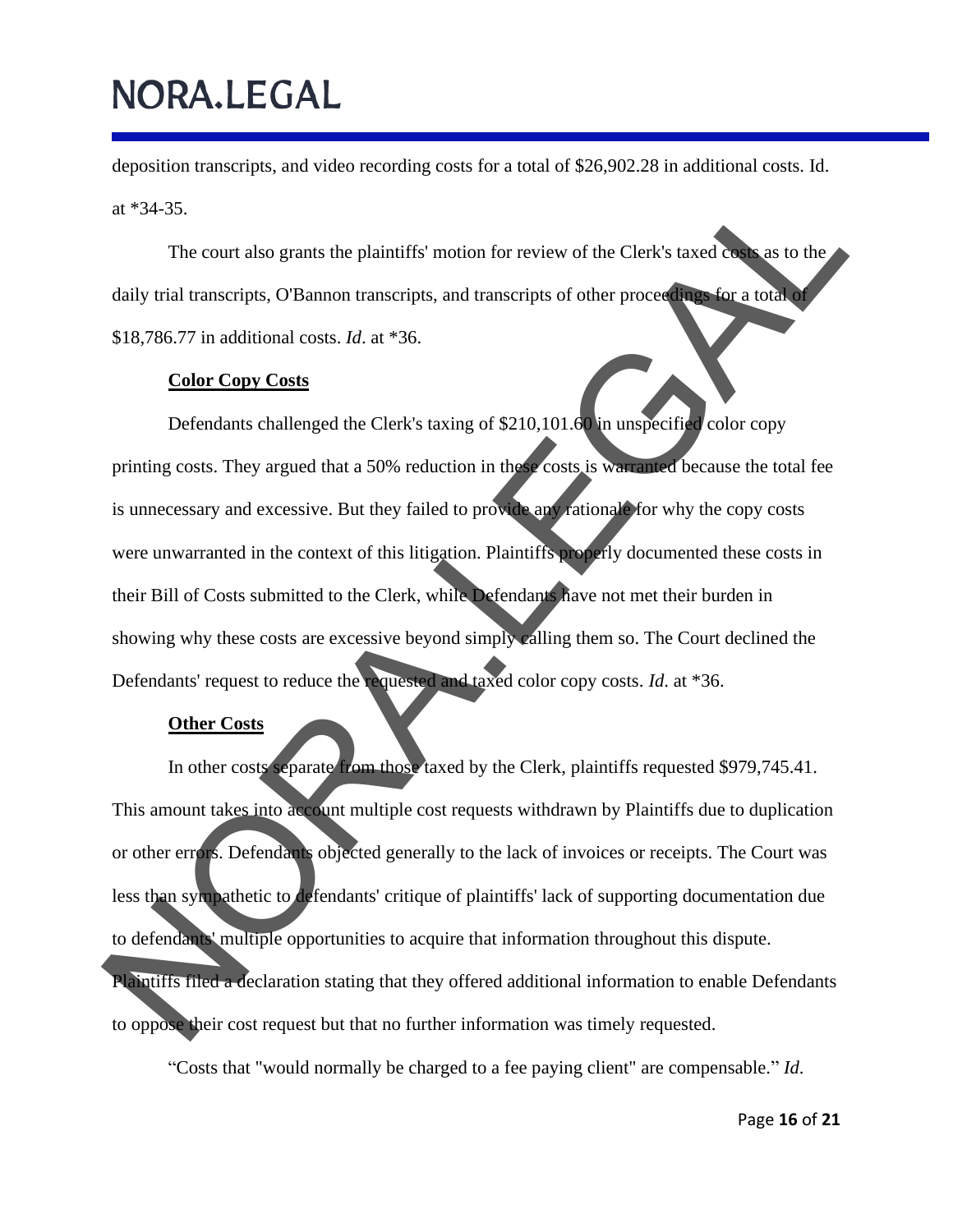(citing *Trustees of Const. Indus. & Laborers Health & Welfare Tr. v. Redland Ins. Co.,* 460 F.3d 1253, 1257 (9th Cir. 2006). The costs challenged by defendants are costs that plaintiffs' counsel would ordinarily charge to a fee-paying client. Defendants did not meet their burden in showing otherwise. As such, the Court awards the Plaintiffs \$979,745.41 in costs. *Id*. at \*36-39.

#### **Awards to Named Plaintiffs**

Service awards are awarded to "class representatives to incentivize those who incur the risks and responsibilities of serving in that role." *Id*. (citing *Rodriguez v. West Publ'g Corp*., 563 F.3d 948, 958-59 (9th Cir. 2009)). Plaintiffs requested service awards of \$15,000 each for plaintiffs Alston, Hartman, and Jenkins, who were deposed and testified at trial, and \$10,000 each for plaintiffs Hayes and James, who sat for depositions and participated generally in the case. Defendants did not oppose this request. Accordingly, the court granted this request. *Id*. at \*39. 1253, 1257 (9th Cir. 2006). The costs challenged by defendants are costs that plaintiffs' courses!<br>
would ordinarily charge to a fee-paying client. Defendants did not meet their burden, showing<br>
otherwise. As such, the Co

The court also granted plaintiffs the costs and fees incurred through October 30, 2019, as additional fees.

The Court awarded the Plaintiffs \$1,393,351.00 in costs. The Court also awarded service fees of \$15,000 each for plaintiffs Alston, Hartman, and Jenkins, and \$10,000 each for plaintiffs Hayes and James.<sup>11</sup>

**III. How will the newly allowed benefits be taxed when provided by universities to student athletes?**

NCAA member schools provide scholarships to student-athletes to cover expenses related to tuition, fees, books, and meal plans.<sup>12</sup> Under Revenue Ruling 77–263, Athletic scholarships

 $11$  The court order mentions that this is not the Court's final order on the motions for fees and costs.

<sup>12</sup> file:///C:/Users/user/AppData/Local/T emp/22301-Article%20Text-33438-1-10-20180125.pdf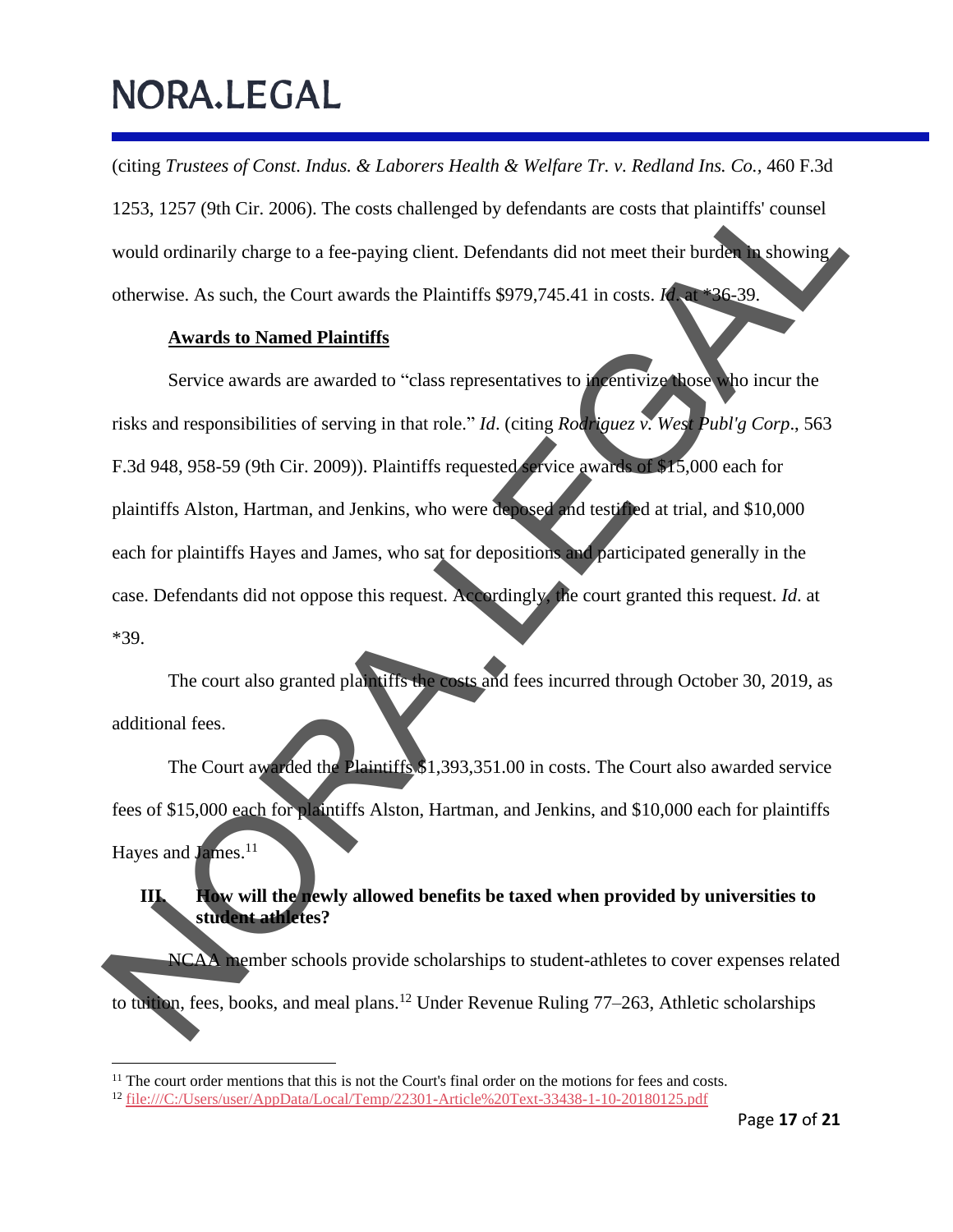are classified as qualified scholarships.<sup>13</sup> However, financial benefits such as the cost of attendance (COA) scholarship transforms the scholarship to "a quid pro quo contractual agreement."<sup>14</sup> Such disqualified scholarships or benefits may impose payment of income taxes on student athletes.<sup>15</sup> The judgement in *Alston* does not discuss anything related to taxing the benefits of the student athletes.

Internal Revenue Code (IRC), Section (§) 61(a) (2006a), levies tax on any income derived by an individual irrespective of its source.<sup>16</sup> Still, the gross income under IRC §117 (2006b) excludes amounts received as a qualified scholarship. Equally important is the fact that §117(c) also limits such exclusion if the amount received from a scholarship is from activities like teaching, research, or such other services a student performs as a condition precedent to receive scholarship.<sup>17</sup> So the question of student athletes being taxed for their newly available benefits relates to the determination of whether the COA scholarship or any other such education related benefits meets the requirement for a qualified scholarship for tax exemption. Each school calculates the COA scholarship "as the difference between traditional educational expenses (i.e., room, board, books, tuition, etc.) and essential living expenses (i.e., clothing, laundry, insurance, etc.)."<sup>18</sup> However, though this increased funding benefits student-athletes, the calculation of the amount by each school differs. This is because, a school's COA calculation factors the living cost of the location. attendance (COA) scholarship transforms the scholarship to "a quid pro quo contractual<br>agreement."<sup>14</sup> Such disqualified scholarships or benefits may impose payment of an ance taxes<br>on student athletes.<sup>15</sup> The judgement

Further, under the IRC §117 (2006b), to qualify for tax deduction, a scholarship recipient

- $13 \underline{Id}$
- $^{14}$  Id.
- <sup>15</sup> Id.
- $^{16}$  Id.
- $17$  Id. <sup>18</sup> Id.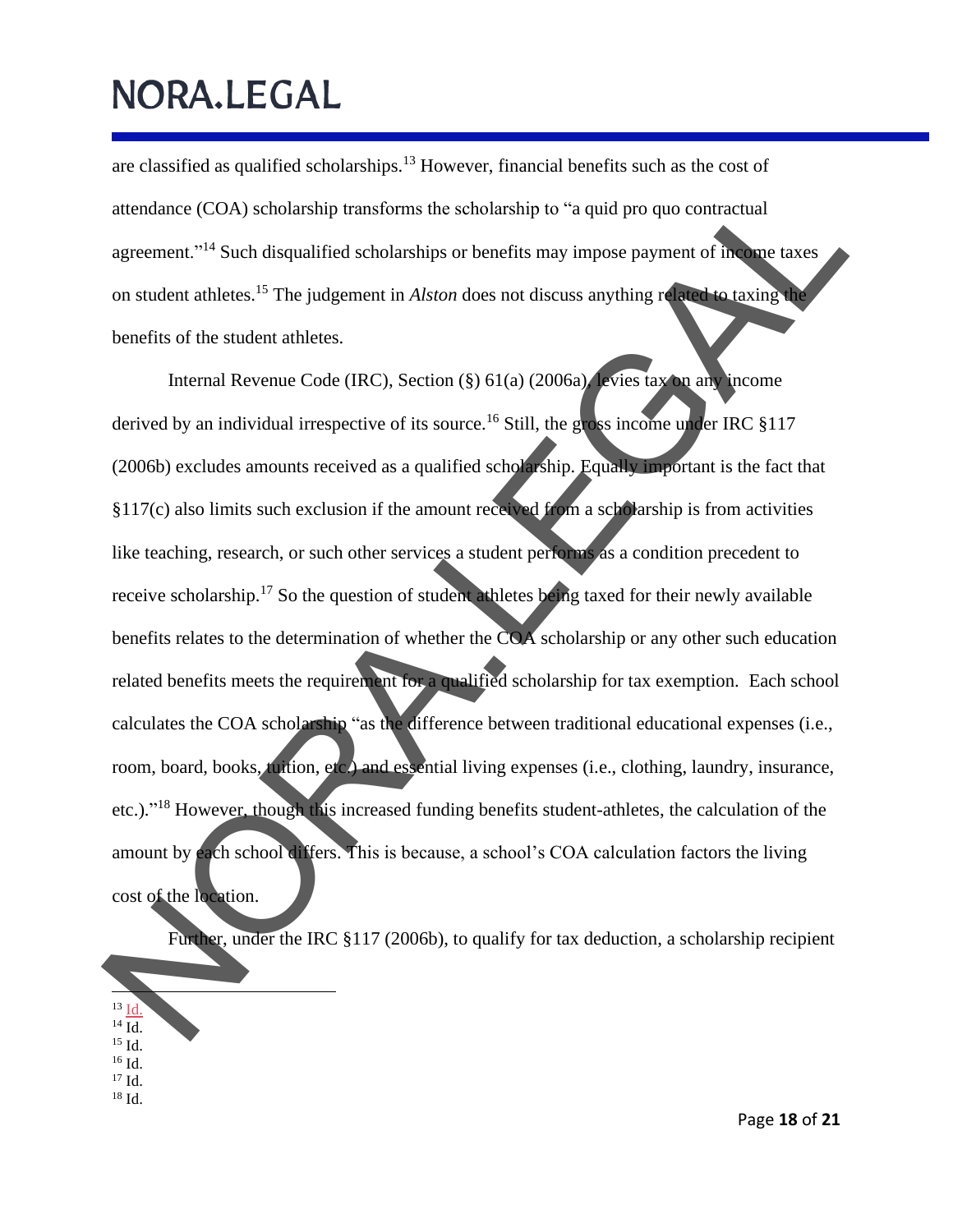should be a candidate at an educational organization. Payments made to students to help them in their studies or to do research are deemed as qualified scholarships if the main purpose of such activities are to enhance the recipient's education.<sup>19</sup>

Even though qualified scholarships are excluded from tax under  $§117$  and the Treasur Regulations, Treasury Regulation 1.117–4(c)(1) (2003) provides for disqualification of the exclusion if the scholarship payments are determined as compensation for any past, present, or future services or a payment for the services as per the grantor's instruction or supervision. In addition, a scholarship may be disqualified if the payments enable the student to do research or gain a degree for the grantor's benefit.<sup>20</sup>

The IRS does not tax athletic scholarships on the basis of Revenue Ruling 77–263 (RR 77–263) (1977) that says athletic scholarship is excluded from income when specified conditions are met. RR 77–263 (1977)'s discussion on scholarship awards to student-athletes is in line with the NCAA rules and other sport governing bodies in colleges. <sup>21</sup>The current tax law says that persons getting income from an arrangement using their name, image or likeness must disclose the payments as income on their personal federal tax returns. Such payments should be inclusive of cash and the fair market value of services or items received.<sup>22</sup> So, like any other taxpayer, an athlete must file a return if he or she makes at least \$400 per tax year as earnings from selfemployment. The \$12,200 standard deduction in 2019 is also applicable and so an athlete who earns less than that is not obliged to federal income tax. However, there is self-employment tax of an additional  $15.3\%$  above the income tax. This self employment tax is applicable even if the their studies or to do research are deemed as qualified scholarships if the main purpose of such<br>activities are to enhance the recipient's education.<sup>19</sup><br>Even though qualified scholarships are excluded from tax under \$1.

 $^{19}$  Id.

<sup>20</sup> Id.

 $21$  Id.

<sup>&</sup>lt;sup>22</sup> https://www.jmco.com/student-athlete-tax-issues/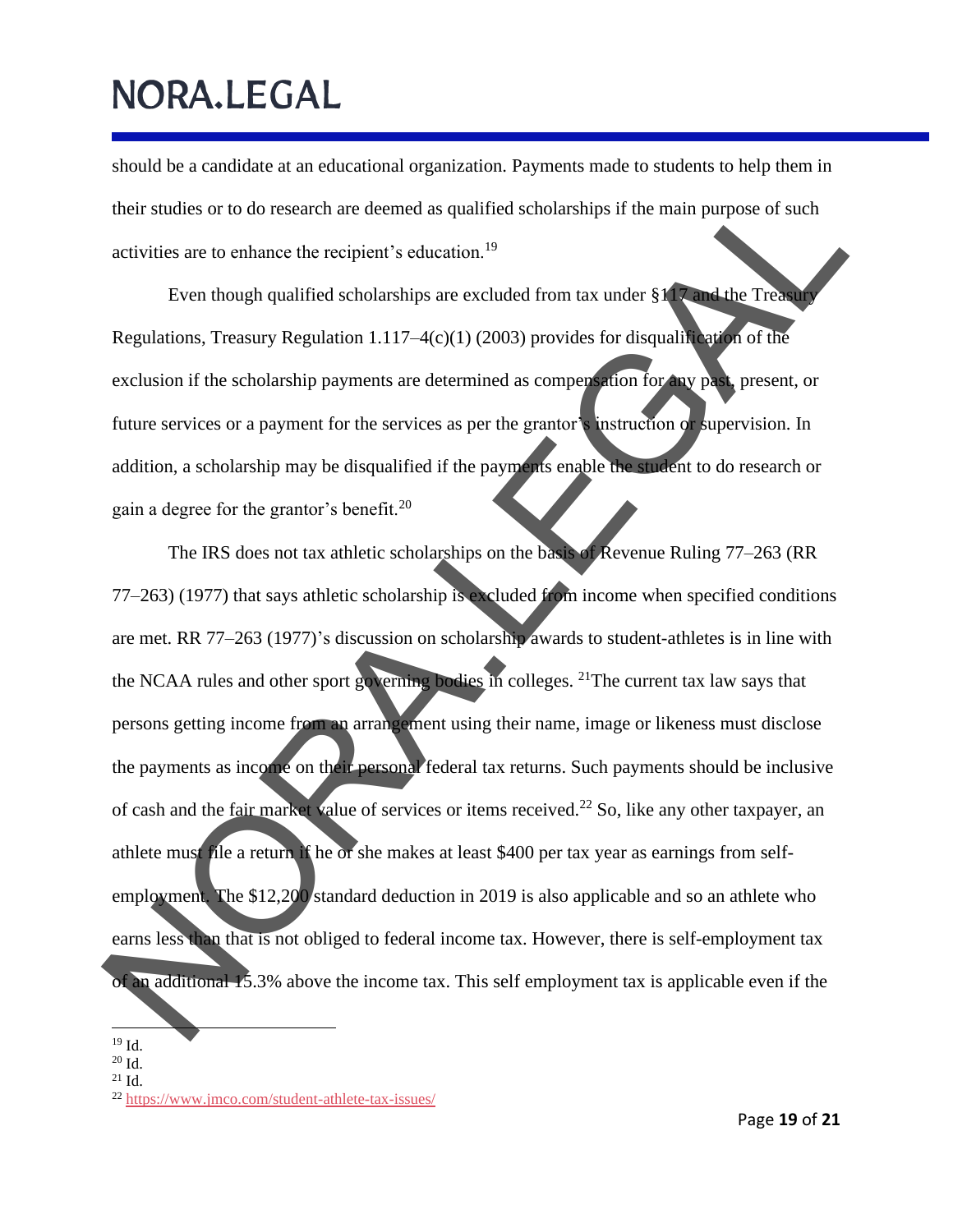athlete does not owe federal income tax.<sup>23</sup> Student athletes may also be subject to state income tax and may be exposed to double taxation if an endorsement or similar income-generating acts take place in another state.<sup>24</sup>

It seems the courts have not directly addressed the financial impacts and taxation on student athletes. Experts says that though the law is laid for the benefit of student athletes, it is going to result in large tax consequences if the students are not sufficiently equipped to handle the consequences.

### **IV. Was the case a class action? If so, was it an opt-in or an opt-out class action?**

The case is an opt-out class action. Plaintiff, Shawne Alston filed the case *Alston v. National Collegiate Athletic Association, et al*., Civil No. 4:14-cv-01011-CW (N.D. Cal.). <sup>25</sup> Per the settlement proposal, the release of claims is as follows: The named plaintiffs and settlement class members **who have not opted out** can release all federal and state law claims for damages against defendants relating in any act or omission of the defendants or their member institutions as alleged or could have alleged in the litigation.<sup>26</sup> The released claims did not include claims the injunctive class claims in this litigation which were still pending and so was not part of the Settlement Agreement. tax and may be exposed to double taxation if an endorsement or similar income-generating acts<br>
take place in another state.<sup>21</sup><br>
It seems the courts have not directly addressed the financial impact<br>
student athletes, Expe

As per the settlement, a school athlete who has played NCAA Division I Men's or

 $^{23}$  Id.

 $^{24}$  Id. <sup>25</sup> There were related other actions file by Plaintiff Nick Kindler in the case *Kindler v. National Collegiate Athletic Association, et al.,* Civil No. 14-cv-2390-DMR (N.D. Cal.), *Keller v. National Collegiate Athletic Association, et al.,* Case No. C 09-1967 CW, *O'Bannon v. National Collegiate Athletic Association, et al*., Case No. C 09-3329 CW, *Gregory-McGhee v. National Collegiate Athletic Association, et al.*, Case No. C 14-01777 CW. These cases asserted identical claims and involved nearly identical issues of fact and law.  $^{26}$  Notice of motion and plaintiffs' unopposed motion for preliminary approval of class action settlement. <sup>27</sup> Id.